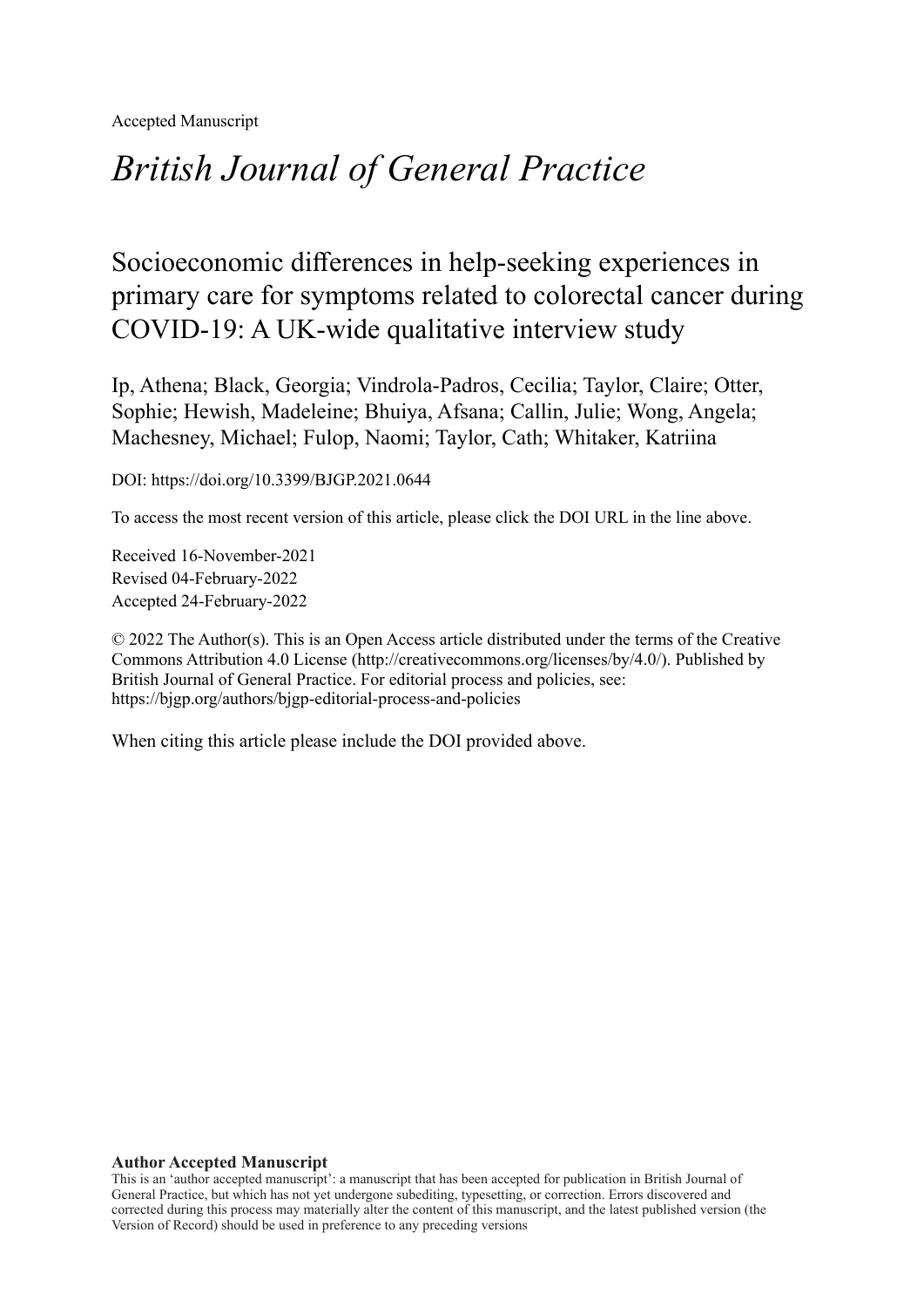### **Socioeconomic differences in help-seeking experiences in primary care for symptoms related to colorectal cancer during COVID-19: A UK-wide qualitative interview study**

Athena Ip<sup>1\*</sup>, Research Fellow, PhD; Georgia Black<sup>2</sup>, THIS Institute postdoctoral fellow and Principal Research Fellow, PhD; Cecilia Vindrola-Padros<sup>3</sup>, Senior Research Fellow and Director of RREAL, PhD; Claire Taylor<sup>4</sup>, Macmillan Nurse Consultant, RGN, BN, MSc, PGCAP, PhD; Sophie Otter<sup>5</sup>, Consultant Clinical Oncologist, MD(Res) MBBChir MRCP FRCR; Madeleine Hewish<sup>5</sup>, Consultant Medical Oncologist, MBBS, BSc, MRCP, PhD; Afsana Bhuiya<sup>6</sup>, Cancer GP lead, MBBS, Bsc; Julie Callin<sup>7</sup>, Patient Representative; Angela Wong<sup>8</sup>, Consultant Gastroenterologist, MD; Michael Machesney<sup>8</sup>, Consultant General Surgeon, MD, FRCS; Naomi J Fulop<sup>2</sup>, Professor of healthcare organisation and management, PhD; Cath Taylor<sup>1</sup>, Professor of Healthcare Workforce Organisation and Wellbeing, PhD Psychol; Katriina L Whitaker<sup>1</sup>, Reader in Cancer Care, PhD.

<sup>1</sup>School of Health Sciences, University of Surrey, Guildford, UK; <sup>2</sup>Department of Applied Health Research, University College London, London, UK; <sup>3</sup>Department of Targeted Intervention, University College London, London, UK; <sup>4</sup>London North West University Healthcare NHS Trust; <sup>5</sup>Royal Surrey County Hospital NHS Foundation Trust; <sup>6</sup>University College London Hospitals NHS Foundation Trust; <sup>7</sup>Patient Representative; <sup>8</sup> Bart's Health NHS Trust

\*Corresponding author, [a.ip@surrey.ac.uk](mailto:a.ip@surrey.ac.uk) (ORCID ID: 0000-0002-8574-2569)

#### **Abstract**

#### **Background**

COVID-19 has led to rapid changes in health care delivery, raising concern that these changes may exacerbate existing inequalities in patient outcomes.

#### **Aim**

To understand how patients' help-seeking experiences in primary care for colorectal cancer symptoms during COVID-19 were affected by socioeconomic status (SES).

#### **Design & setting**

Qualitative semi-structured interviews with men and women across the UK, recruited using purposive sampling by SES.

#### **Method**

Interviews were carried out with 39 participants (20 higher SES; 19 lower SES) who contacted primary care about possible symptoms of colorectal cancer during COVID-19. Data were analysed using framework analysis followed by comparative thematic analysis to explore differences between groups.

#### **Results**

Three themes were identified with differences between SES groups: (1) How people decided to seek medical help through appraisal of symptoms; (2) How people navigated services; and (3) Impact of COVID-19 on how patients interacted with healthcare professionals. The lower SES group expressed uncertainty appraising symptoms and navigating services (in terms of new processes resulting from covid and worries about infection). There was also potential for increased disparity in diagnosis and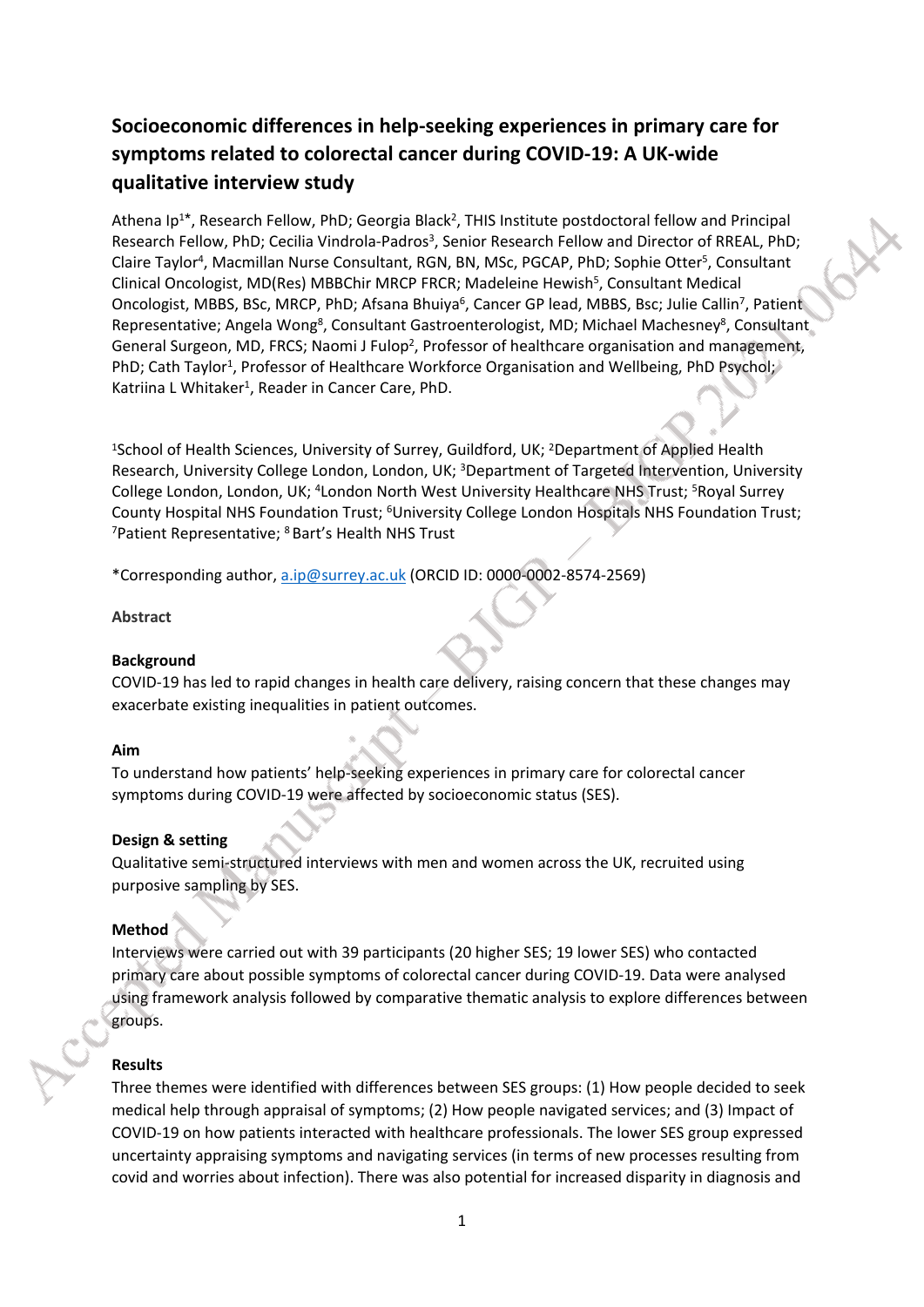management, with other methods of getting in touch (e.g., email, 111) taken up more readily by higher SES patients.

#### **Conclusion**

Our findings suggest that COVID-19 exacerbated disparities between higher and lower SES participants. This study raises awareness around challenges in help-seeking in the context of the pandemic which are likely to persist (post-COVID) as healthcare systems settle on new models (e.g., digital) of care. Recommendations are provided to reduce inequalities of care.

#### **Keywords: Primary care, Covid-19, primary healthcare, qualitative research, colorectal cancer, inequalities**

#### **How this fits in**

In order to understand people's help-seeking behaviours during COVID-19 and inequalities in accessing care, semi-structured interviews were carried out with people who contacted primary care with possible symptoms of colorectal cancer. The Candidacy framework was used to understand how people decided to seek medical help, how they navigated services, ease of accessing services, and their perception of the interaction with healthcare professionals. Disparities between higher and lower SES participants were found in how people appraised their symptoms during the pandemic and how they perceived changes in primary care in terms of considerations around the need to visit the GP during the pandemic, understanding of how to access primary care, views about remote technology, safety-netting during COVID-19 and attitudes towards accessing care. Recommendations are made for minimising negative impacts on patient care during and postpandemic.

#### **Introduction**

Earlier diagnosis of cancer is considered a potential casualty of the COVID-19 pandemic (1) leading to avoidable deaths and significant economic impacts.(2) There have been a number of calls to action to ensure people seek prompt medical help, receive appropriate referrals and follow-up care.(3, 4) This is particularly important in the UK context, given the lower cancer survival compared with countries with similar healthcare systems(5) and the likely influence of later diagnosis on these differences.(6) For colorectal cancer, 98% of patients diagnosed at Stage 1 survived their disease for at least one year, compared to 44% of patients diagnosed at Stage 4.(7)

The impact of COVID-19 on colorectal cancer care is of particular concern, because it risks perpetuating persistent social/health inequalities in outcomes,(8, 9) including late presentation,(10) less access to treatment,(11) delayed treatment,(12) higher mortality (13, 14) and poorer survival for more deprived groups.(11)

Evidence from population- based and community studies during the pandemic suggest that people were less likely to seek medical help for their symptoms,(15, 16) were fearful of catching or transmitting COVID-19 by contacting their GP practice (16) and were less likely to be referred, diagnosed or treated for colorectal cancer.(17, 18) It is not yet clear whether these impacts are socially patterned.

Recent data from Public Health Scotland suggests that significantly lower numbers of people were diagnosed with colorectal cancer (25% less) than before the pandemic and there was a trend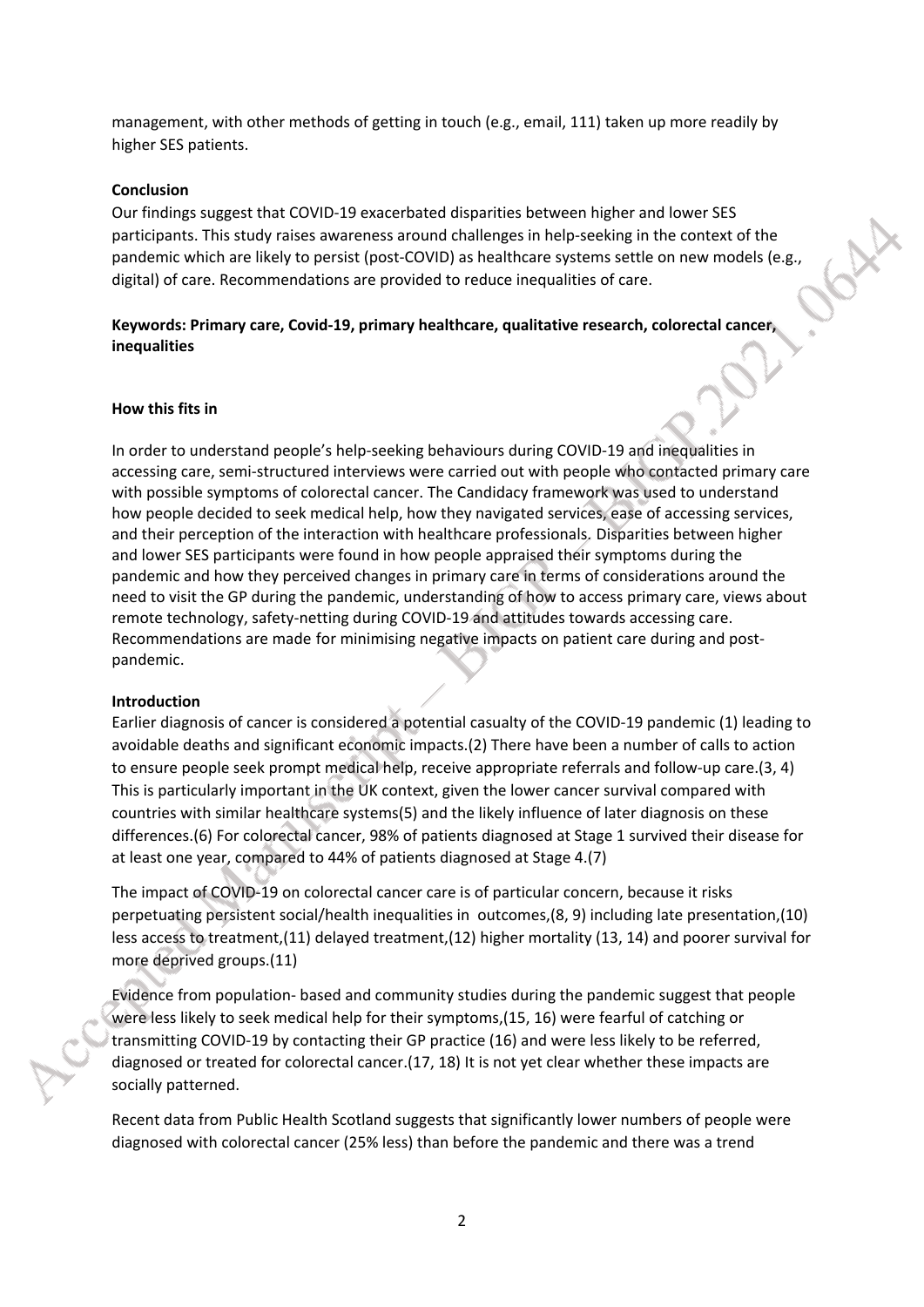suggesting that the fall in numbers of people being diagnosed with Stage 1 disease was higher in the most deprived areas compared with less deprived areas.(19)

Primary care underwent rapid transformation as a result of the pandemic,(20) with 90% of consultations delivered remotely in April 2020.(21) These changes present trade-offs for patients (22) and clinicians,(20) particularly in the context of assessing potential cancer symptoms.(23) Any positive consequences (e.g. improved flexibility/reducing COVID-19 infection risk), have to be balanced with ensuring adequate diagnostic assessment,(23) and avoiding exacerbation of health inequalities.(24)

This study addressed a gap in the literature by providing qualitative evidence about patients' experiences of accessing primary care during the pandemic, and whether these experiences were shaped by socioeconomic differences. We draw on the concept of candidacy as an underpinning framework because it describes the way in which equity in access can differ because of the way patients and health services determine eligibility for healthcare.(25) This evidence can be used to make recommendations to mitigate against exacerbating existing inequalities in care.

#### **Method**

#### Approach

Semi-structured interviews were carried out to provide an in depth understanding of patient experiences of the healthcare system when contacting about possible symptoms of colorectal cancer during the COVID-19 pandemic and how this varied by socioeconomic status.

Participant selection and recruitment

Participants were recruited through a research recruitment company (SAROS) who have a database of over 60,000 potential respondents across the UK and can screen based on different variables to gain populations of interest. Screening questions were developed by the research team to identify people from higher and lower socioeconomic (SES) groups across the UK who contacted primary care about symptoms related to colorectal cancer during the COVID-19 pandemic (since March 2020) and administered by the recruitment company. After screening, the research company arranged the interview between the participant and the researcher (AI) and provided the researcher with the participants contact details. Participants were given £50 for taking part in the interview. Symptoms included in the screening questions were those listed on the [Bowel Cancer Awareness](https://eur02.safelinks.protection.outlook.com/?url=https%3A%2F%2Fwww.cancerresearchuk.org%2Fsites%2Fdefault%2Ffiles%2Fhealth_professional_bowel_cam_toolkit_version_2.1_09.02.11.pdf&data=02%7C01%7Ca.ip%40surrey.ac.uk%7Cca119bee0de74a0ac7e508d865576463%7C6b902693107440aa9e21d89446a2ebb5%7C0%7C1%7C637370773319088374&sdata=NzZWxYICUNk%2Fxps6w9Kv8xGF2pOUVZnL6hTgEOETZ1w%3D&reserved=0)  [Measure](https://eur02.safelinks.protection.outlook.com/?url=https%3A%2F%2Fwww.cancerresearchuk.org%2Fsites%2Fdefault%2Ffiles%2Fhealth_professional_bowel_cam_toolkit_version_2.1_09.02.11.pdf&data=02%7C01%7Ca.ip%40surrey.ac.uk%7Cca119bee0de74a0ac7e508d865576463%7C6b902693107440aa9e21d89446a2ebb5%7C0%7C1%7C637370773319088374&sdata=NzZWxYICUNk%2Fxps6w9Kv8xGF2pOUVZnL6hTgEOETZ1w%3D&reserved=0) toolkit (26) and Bowel Cancer UK website.(27) The main index for SES used in this study was education as this has been used in previous research exploring impact of SES on response to cancer symptoms.(28) People with 'O' levels/GCSEs or equivalent or with no formal qualification were in the lower SES group and those with A level or above were in the higher SES group.

#### Data collection

Interviews were carried out by an experienced qualitative researcher (AI) from October 2020 to November 2020 via phone or Zoom (duration=57 minutes; range: 31-86 minutes). Participants gave verbal consent to take part in the study. Interviews were digitally recorded and transcribed verbatim. The topic guide (Supplementary Box 1) focused on aspects of the Candidacy framework to understand how people decided to seek medical help and how they navigated services.(25)

#### Analysis

Transcripts were repeatedly read by one qualitative researcher (AI) to ensure familiarity with the data before coding using framework analysis. We used the Candidacy Framework to help organise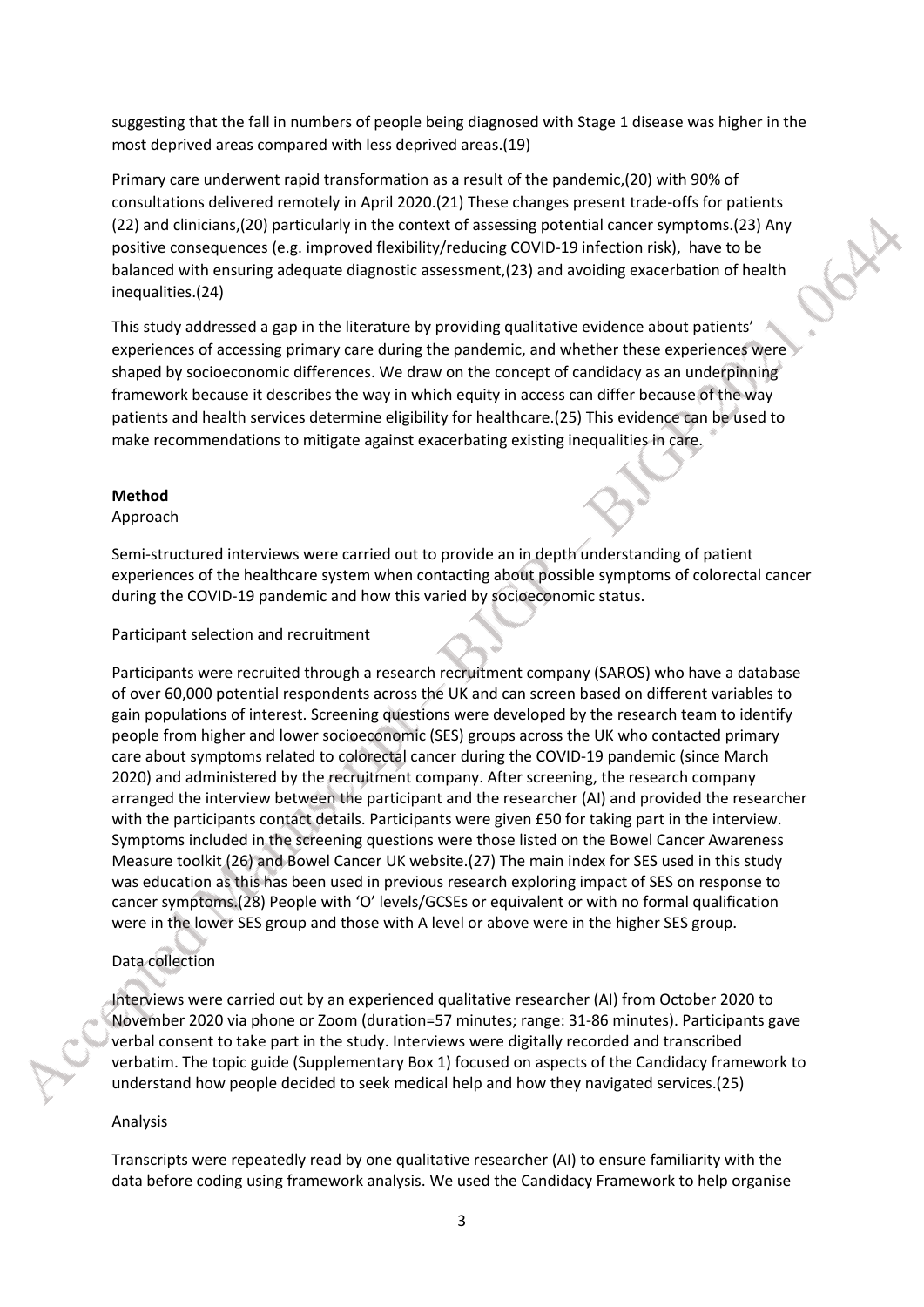the data, but themes were developed using an inductive approach. This framework was useful for exploring individual's identification of their 'candidacy' for accessing and negotiating healthcare services which highlighted barriers and facilitators to accessing care during the pandemic. Comparative thematic analysis(28) was then carried out to explore the differences between higher and lower SES groups. This involved initially analysing interviews by socio-economic group, before moving to analysing differences between groups. This two-step approach to analysis was useful for identifying themes that were running across the whole sample before looking at the differences between individual groups and comparing them with one other. AI had multiple data analysis meetings with three members of the team (KW, GB, CV) to further refine the findings and ensure that the final themes reflected the data. These were then further discussed with the wider team.

#### **Results**

A total of 39 participants were recruited (mean age= 50 years, range from 25-78 years) from higher (n=20) and lower (n-19) SES backgrounds across the UK. This sample size was to ensure that we had as close to equal number of participants in both groups to be able to conduct a comparative analysis. For information about participant characteristics including employment status, living arrangements etc., see Supplementary Table 1. The most reported symptoms in both groups was a combination of extreme tiredness for no obvious reason and a persistent and unexplained change in bowel habits (n=6). Telephone consultations (higher SES=17; Lower SES=16) were the most reported initial mode of consultation followed by face-to-face (higher SES=2; lower SES=2), e-consult (lower SES=1) and video (higher SES=1). Three main themes were identified across the data exploring how people decided to seek help, how people navigated services and ease of accessing these, and impact of COVID-19 on how patients interacted with healthcare professionals (Table 1).

*[Table 1 here]*

**1. How people decided to seek medical help through appraisal of symptoms 1.1 Distinguishing between colorectal and COVID-19 symptoms**

Some participants in the lower SES group reported uncertainty about whether their colorectal symptoms were associated with COVID-19.(29) This included their reports of persistent and unexplained changes in bowel habits (e.g. diarrhoea), blood in the poo and extreme tiredness for no obvious reason (which they related to long COVID). For some participants, the idea that their symptoms might be due to COVID-19 accelerated their decision to consult the GP (Supplementary Table 2).

*"I just felt not right and obviously diarrhoea and going to the loo and everything, that was obviously something else that was different, that's another symptom of the COVID, isn't it?."* (P5, 51, *Lower SES, extreme tiredness for no obvious reason, unexplained changes in bowel habits)*

Their reasons for contacting the GP were mainly to assure themselves of the right course of action, for example, whether they should go for a COVID test. Some expressed uncertainty about whether their symptoms could be attributed to COVID-19:

*"I first thought have I got coronavirus, I thought but you just you know, your mind just goes crazy with it and I thought I've never heard anything on the news that people get pains in their stomach if they've got coronavirus, but you think you've got it because you're poorly, you know what I mean?" (P10, 46, Lower SES, pain in abdomen)*

In contrast, people in the higher SES group were more confident in the likelihood that their symptoms were related to COVID-19, which influenced their assessment of going to the GP practice: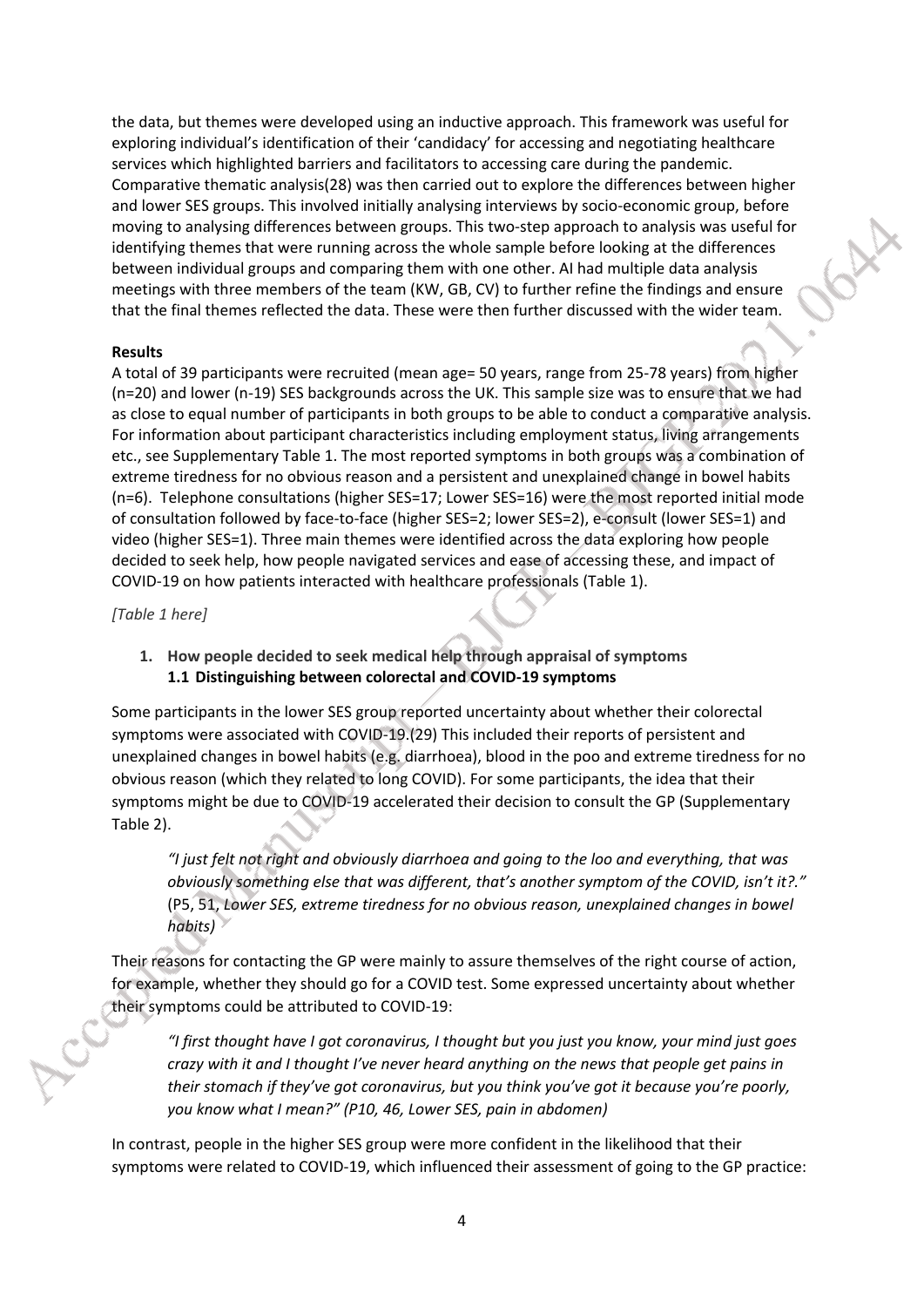*"Obviously with a stomach thing it's less likely that I've got COVID, so I suppose they're more amenable to you coming in." (P21, 61, Higher SES, pain in abdomen, persistent and unexplained change in bowel habits)*

#### **1.2 Relationship between body vigilance and lifestyle modifications**

Some people in the higher SES group reported how lifestyle modifications during the pandemic including working from home or being furloughed made them more vigilant about changes in their body. They reported how this increased awareness was a driver for seeking help from the GP:

*"I didn't wait as long as what I would have done in the past, probably because then I had to start working from home and teach from home and all that so I felt like I had more control of my time." (P17, 54, Higher SES, bleeding from bottom/or blood in poo, persistent and unexplained changes in bowel habits)*

Changes in diet and exercise as well as heightened worry and stress, were described by higher SES as contributing to their symptoms and may have made symptom discrimination more difficult:

*"I thought, maybe the weight loss was because we are at home, we all went for exercise, healthier eating, cooking more at home, you know." (P16, 50, Higher SES, unexplained weight loss, pain in abdomen)*

*"Well I wondered at first whether it might be, you get a bit anxious in lockdown and so on and I'm a vulnerable age, so I thought it might be that, but then I wasn't so sure." (P28, 70, Higher SES, persistent and unexplained change in bowel habits)*

In contrast, people in the lower SES group did not mention lifestyle changes, working from home or being furloughed as influences on whether they noticed symptoms or sought help from their GP.

#### **2. How people navigated services 2.1 Accessing healthcare in the face of a pandemic**

Both groups weighed up the balance between their own needs against potential risks and NHS resources. However, people in the higher SES group appeared to be more determined to contact their GP for advice, despite the pandemic, in case their condition was serious or worsened:

*"Lockdown didn't influence my decision at all. I made the decision because I needed some clinical advice and action." (P4, 67, Higher SES, bleeding from bottom/or blood in poo)* 

*"Because I kind of like understand that Covid and stuff like that, there is more danger, obviously, than usual. But in the same time, I was concerned about my health, so for me it doesn't matter, I was determined to see GP or, you know, kind of like book an appointment, to be honest. So it was in back of my mind, the concern, but it will, it will not stop me kind of like to book an appointment, to be honest." (P16, Higher SES, unexplained weight loss, pain in abdomen)*

People in the lower SES group showed more hesitancy in accessing healthcare during the pandemic. They showed particular concern about what to expect, comparing themselves to others who may be worse off and not wanting to waste NHS resources:

*I'd have probably left it for another few months and seen how it went on sort of thing. I know, I know the pandemic's on and there's people suffering a lot worse than me and what have you but the GPs should still be there sort of on the ground floor to sort out basic*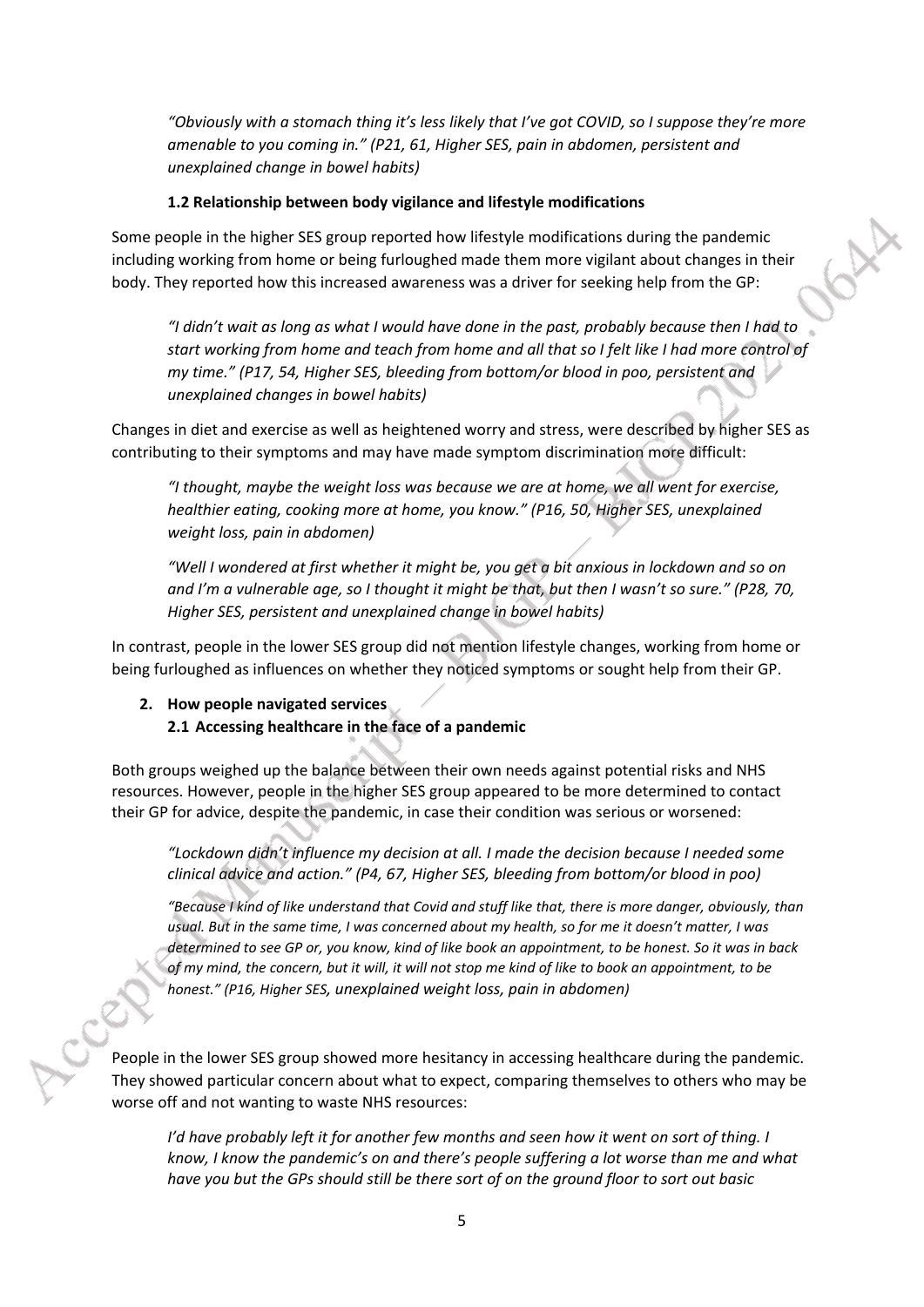*ailments and illnesses and what have you." (P8, 60, Lower SES, extreme tiredness for no obvious reason, persistent and unexplained change in bowel habits)*

As a result, there was evidence that people with lower SES may have delayed seeking help longer than participants in the higher SES group.

*"I didn't want to really go into a doctor's, go into a hospital, if I didn't have to do, which is why I you know, initially sort of tried to put it off and you know, ignored it a bit when it first started…" (P39, 33, Lower SES, extreme tiredness for no obvious reason, pain in abdomen, persistent and unexplained change in bowel habits)*

CX

#### **2.2 Understanding the process and perceptions of safety measures when accessing primary care**

Both groups expected that the process of getting an appointment would be different because of COVID. However, people in the higher SES group appeared to know more about what to expect when deciding to access primary care during the pandemic. This included expectations of contacting the practice by phone and expecting telephone consultations initially, with a better understanding of the triage process in general.

*"I knew that they were doing these telephone consultations, but I felt that my condition was nothing you could do over the telephone or video, and that it would have to be a visit.…" (P4, 67, Higher SES, bleeding from bottom/or blood in poo)*

People in the lower SES group had mixed views about what to expect from accessing services during the pandemic, thinking that it would be the same as pre-pandemic, whilst others assumed services would not be available except in case of emergency and telephone lines would be busier:

 *"I thought I was actually going to see the doctor the first time but I thought they was just going to say to you wear a mask, infection, you know." (P6, 36, Lower SES, extreme tiredness for no obvious reason, bleeding from bottom/or blood in poo, persistent and unexplained change in bowel habits)*

*"I didn't think they'd be overrun with patients or full sort of working, I just thought they might be shut and only emergencies go through the doctors." (P8, 60, Lower SES, extreme tiredness for no obvious reason, persistent and unexplained change in bowel habits)*

Although people in both groups expressed hesitancy about attending their GP practice because of fears of catching COVID, *"But unless it's necessary, I'd still rather avoid it (P12, 32, Lower SES, pain in your abdomen, bleeding from bottom/or blood in poo).* Higher SES participants also reported trust in the system/ themselves to avoid infection which meant they were more confident to attend:

*"The measures that all doctors' practices will be taking, and similar services, will be very good and will be efficient and effective. So I'm quite confident in what they would be able to do to protect you from COVID." (P4, 67, Higher SES, bleeding from bottom/or blood in poo)*

This indicates that having confident expectations about making contact with health services and avoiding contagion could affect help-seeking behaviours, particularly disadvantaging lower SES participants.

**3. Impact of COVID-19 on how patients interacted with healthcare professionals 3.1 Views about utility of remote technology**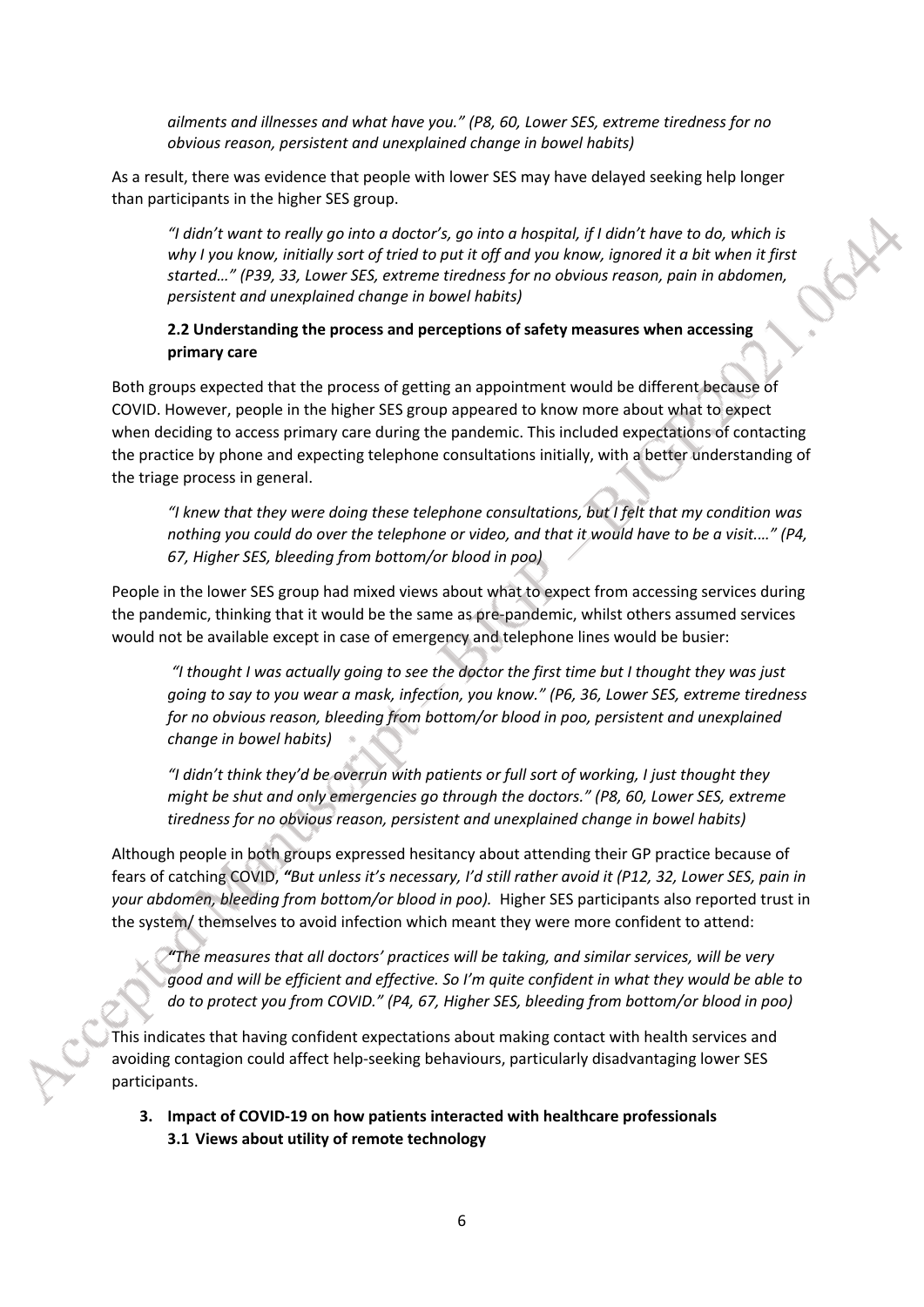The majority of people in the higher SES group and some in the lower SES group described advantages to remote consultations such as convenience (higher and lower SES), not competing with work commitments (lower SES) and recognising that the use of technology was a positive outcome of the pandemic and the way forward for the NHS (higher SES):

*"So I think maybe it's speeded up the technology for the better that will enable GPs to maximise their time." (P33, 75, Higher SES, pain in abdomen, bleeding from bottom/or blood in poo, persistent and unexplained change in bowel habits)*

*"[…] it's a lot quicker and it is a lot more convenient, you know, like I say, being able to maybe contact the GP and get an appointment from work, rather than having to take you know a couple of hours out of work, or an hour out of work to actually go down…." (P39, 33, Lower SES, extreme tiredness from no obvious reason, pain in abdomen, persistent and unexplained change in bowel habit)*

A few people in the higher SES group had reservations about remote consultations because they felt that it could not be used to resolve symptoms, it was difficult to read emotions and facial expressions, and required existing "*face-to-face established relations" (P27, 50, Higher SES, extreme tiredness for no obvious reason, persistent and unexplained change in bowel habits)*

However, more than half of the participants in the lower SES group described reservations including practical barriers such as missing phone calls and not getting a call back, dependent on internet/technology working and additional disadvantages for specific groups such as older people:

*"But if you don't answer the phone in two or three rings, you're cancelled. That's the disadvantage of it…Not the way you'd want to do it every time once the pandemic's over." (P5, 51, Lower SES, extreme tiredness for no obvious reason)*

*"people that live near me they're all in their 80s and 90s and what have you, they don't even know how a mobile phone works, they keep one at the side of them if they need one for emergencies" (P8, 60, Lower SES, extreme tiredness for no obvious reason, persistent and unexplained change in bowel habits)*

Some people reported that they would prefer video consultations if offered as the health professional would be able to see the symptom as opposed to over the telephone where it can be more difficult to explain:

*"I prefer face-to-face, even if you're not in direct contact, at least they can see you. Because trying to sometimes explain over the phone your symptoms is sometimes a bit difficult." (P6, 36, Lower SES, extreme tiredness for no obvious reason, bleeding from bottom/or blood in poo, persistent and unexplained change in bowel habits)*

**3.2 Knowing how and when to seek further help**

The increase in remote contact methods for primary care affected how lower and higher SES groups felt their safety was being monitored. For example, people in the higher SES group reported more active forms of safety netting, including a timescale for re-contact when symptoms had not resolved, medication to ease symptoms whilst waiting for their referral appointment, or other remote options of getting back in touch such as emailing or calling 111. This made participants feel reassured:

*"there was the reassurance that you know, if this, if the symptoms persist then you will need to call me back, because we might need to investigate it a bit further." (P11, 52, Higher SES, persistent and unexplained change in bowel habits)*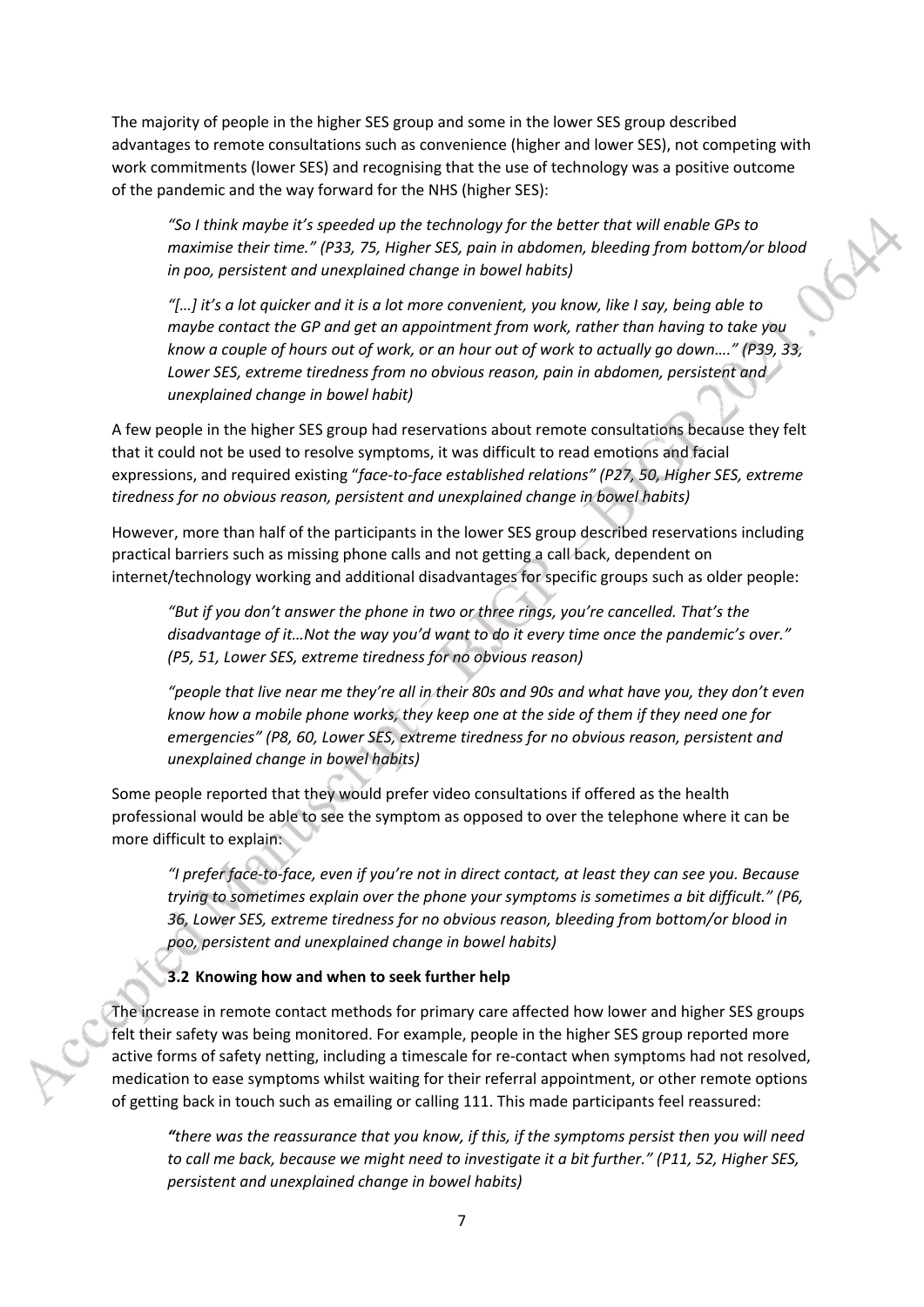People in the lower SES group had mixed perceptions about how they were monitored, with some participants mentioning not being given safety netting advice and others not remembering what advice was given:

*"After the, it's probably not COVID, I'm not going to lie to you I kind of mentally checked out a bit, I was like oh cool, I don't have to worry then. …" (P12, 32, Lower SES, pain in your abdomen, bleeding from bottom/or blood in poo)*

67.7

Another participant felt that a follow-up appointment was less likely because of COVID:

*"I mean, it does feel different to what it used to, where you'd always get a follow-up, always, this time I don't feel that you will, necessarily." (P23, 56, Lower SES, pain in abdomen)* 

#### **Discussion**

#### **Summary**

Interviews with the public who contacted primary care during the pandemic highlighted disparities between SES groups in how people decided to seek medical help, how they navigated services and how they perceived interactions with healthcare professionals. The overshadowing of COVID-19 and uncertainty about its symptoms had differential effects on both groups, as compared to the lower SES group, the higher SES group appeared more certain about signs of COVID-19 and were more likely to seek a face-to-face appointment and follow-up consultations for their colorectal symptoms, rather than worrying about viral transmission. Furthermore, lifestyle changes because of COVID-19 restrictions allowed people in the higher SES group to be more body vigilant, which appeared to speed up their decision to consult. Awareness of the NHS being under strain and the increased needs of the public may have had a differential effect on both groups in terms of prioritising their own health needs, as the lower SES group appeared more concerned about burdening the NHS. Perceptions around accessibility and safety measures during the pandemic were divided according to SES, with the higher SES group knowing more about how to navigate access compared to the lower SES group. We also found differences in attitudes towards remote consultations, with more reservations reported by people in the lower SES group which may have had an impact on participants' ability to articulate their symptoms and may have implications for future help-seeking behaviours. Finally, with the introduction of remote consultations there was an increased importance of transparent safety-netting and care planning during the pandemic, and differences in the use/perceptions of these may have exacerbated inequalities between higher and lower SES participants.

#### **Strengths and limitations**

To the authors' knowledge, this is the first study to explore views and experiences of patients accessing primary care during the pandemic for symptoms of colorectal cancer, and whether there were socioeconomic differences. Participants were recruited from across the UK making the findings generalisable to UK nations.

Participants were identified through a research company and this method of recruitment can result in a highly self-selecting group of participants who will have a degree of technical skills that may increase their competence in engaging with telemedicine during covid restrictions. However, it also increases access to people from lower SES groups who may otherwise be hard to reach and recruit.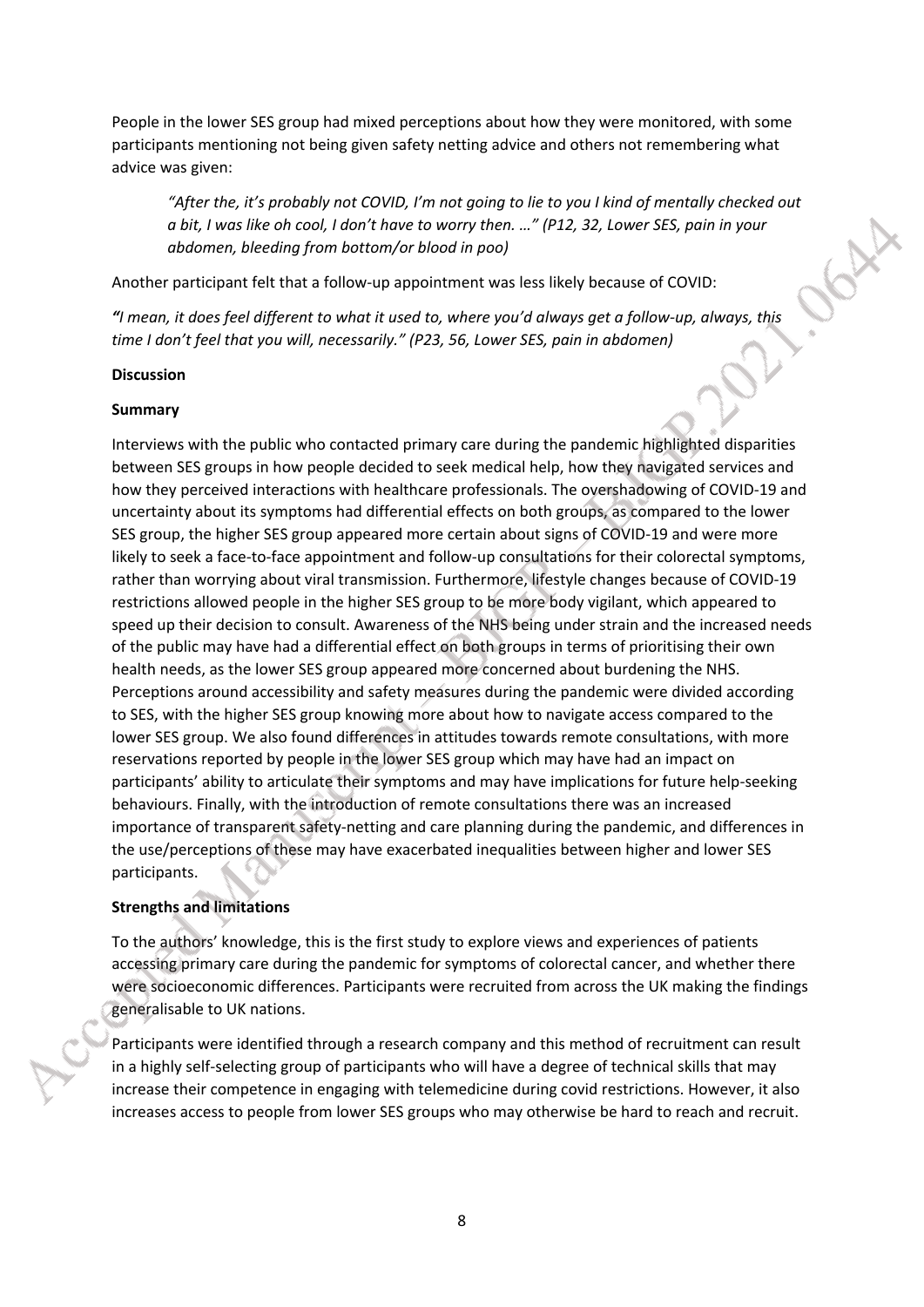The means by which we recruited participants meant that member checking following study completion was not possible, although previous research in the field has found this a helpful strategy for augmenting and interpreting interview data with participants.(30)

Although we sampled into higher and lower SES groups to draw out differences, the binary nature of our analyses is a limitation, and does not necessarily capture the nuances across the SES gradient. We also focused on people who sought help during the pandemic as we particularly interested in understanding how changes due to the pandemic influenced accessing primary care. However, it would have been useful to capture views of those who did not seek help too. Finally, we did not capture healthcare professionals' views on how delivery of care changed and the challenges communicating this to patients, however, we are exploring this in another study.

The mean age of our sample was reflective of when the risk of colorectal cancer starts to rise in the general population,(31) although those in the higher SES group were on average slightly older than those in the lower SES group which may have impacted aspects of the pathway (e.g. decision to refer). However, it remains important to ensure safety-netting strategies and communication about next steps are the same for all patient sub-groups, particularly as the incidence of colorectal cancer is rising in younger age groups.(32)

#### **Comparisons with existing literature**

These findings support previous research, which applied the candidacy framework to understand how aspects of the doctor-patient interaction influence perceived eligibility for help-seeking based on challenges with recognising that symptoms need medical attention and subsequently how to navigate services.(25) However, they extend them by showing differences between lower and higher SES groups. This study found that the higher SES group reported being more body vigilant during the pandemic and were more likely to seek help, linking this to working from home or being furloughed because of COVID-19. This is in line with a previous study exploring the impact of body vigilance on cancer 'alarm' symptoms,(33) which found that paying more attention to bodily changes was significantly associated with seeking help for cancer symptoms. This was less apparent in the lower SES group.

People in the lower SES group were less certain when discussing the cause of their symptoms and were more likely to worry that their symptoms were COVID-related (which would make them more likely to consult their GP about COVID and risk delaying care for potential symptoms of colorectal cancer). Previous studies have also found that non-recognition of symptom seriousness and lower cancer symptoms knowledge in lower educated groups,(34-37) is linked to delays in presentation for lower SES groups.(38, 39)

The finding that people in the lower SES group were more likely to express concern about burdening the healthcare system may be explained within the context of candidacy because people in more deprived areas may witness greater burden of ill health in their communities, and therefore higher levels of frequent attendance in primary care.(40)

Safety-netting during the pandemic is also highlighted as important in a previous study as with the use of remote consultations and in situations of uncertain clinical presentations, it can be an effective way of monitoring people to reduce clinical risk.(41) However, patients need to know how to seek further help/re-present if their symptoms persist. This is of particular significance since we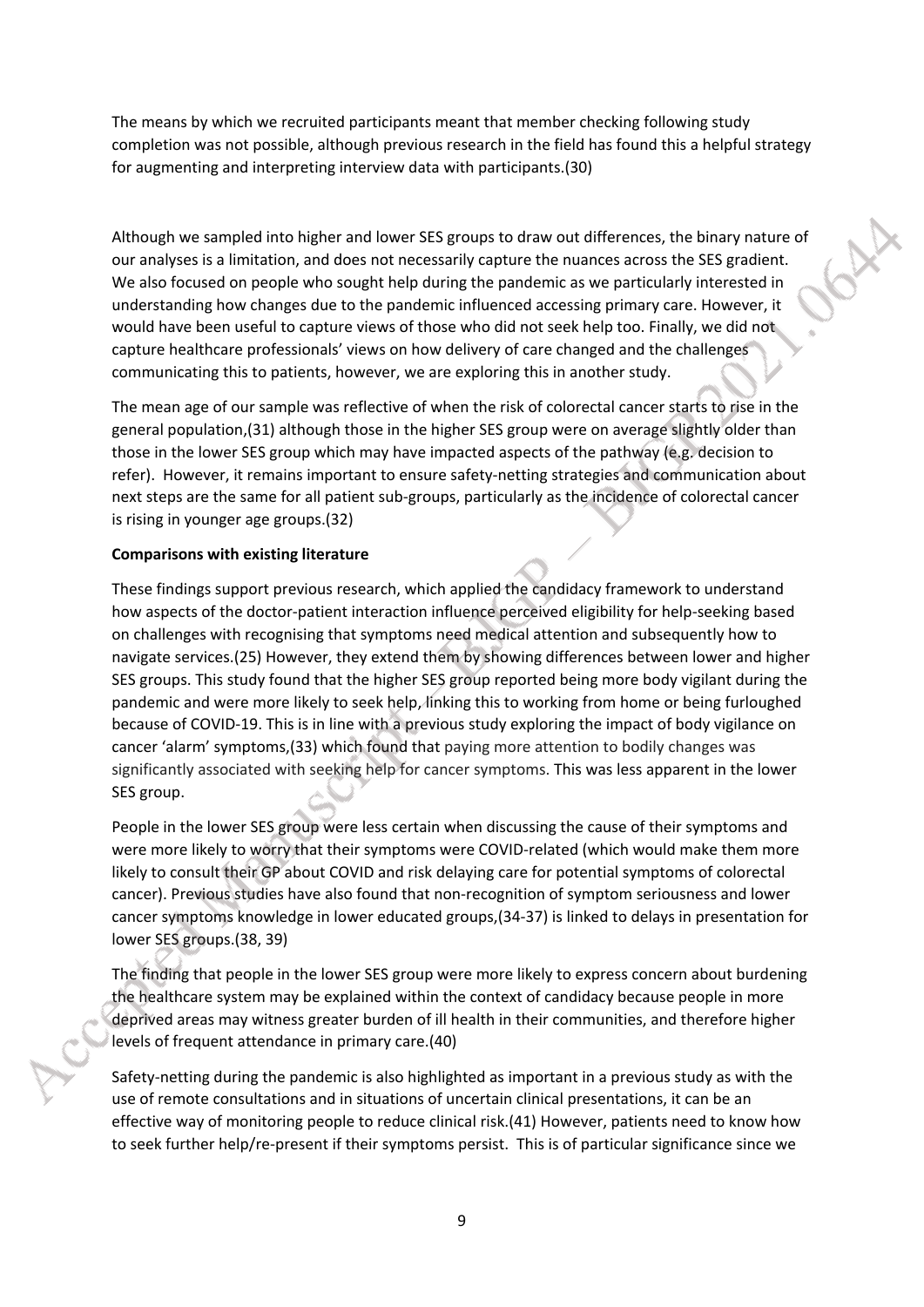know COVID-19 has led to delayed presentations suggesting people require additional support when navigating through the pathway due to new methods of contacting the GP.(3)

Many of the participants in this study experienced remote consultations by telephone as opposed to video despite some participants reporting that they would have liked a video consultation if given the choice. However, the rarity of video consultations is usual in general practice as there is a perception that telephone or face-to-face consultations are more useful for majority of circumstances.(21) The importance of considering patient preferences when offering remote consultations and recognising how it may be difficult for certain groups was echoed in a recent study exploring experiences of healthcare professionals during the pandemic.(20) Other studies have also mentioned how remote consultations could potentially widen inequalities in healthcare particularly for older and vulnerable groups.(24, 42-44)

We found that participants navigated services during the pandemic depending on their perceptions of safety and knowledge of processes (e.g., online appointment systems). This is consistent with a recent survey study that found there was low public awareness of changes to face-to-face consultations.(45) Reluctance to access primary care due to fears of catching COVID-19 is reported by other studies conducted around the pandemic.(3, 46, 47) Addressing barriers to accessing care may help to reduce this gap,(48) which was already a concern pre-pandemic.

#### **Implications for practice**

A summary of recommendations for practice is provided in Box 1. With the uncertainty around COVID-19 symptoms and colorectal cancer symptoms, there is the potential for future impact of long COVID on colorectal symptom appraisal and confusion.(49) Furthermore, the changing nature of guidance about COVID-19 symptoms and differences between NHS and other public bodies in their public-facing communication (e.g., where bowel symptoms are present in some but not others) makes raising awareness of symptoms a challenging avenue. There needs to be consensus on advice that is accessible to the public to avoid ongoing confusion and disseminating these through campaigns and more sustainable information (e.g., on GP practice websites and NHS letters).

There is an urgent need for campaigns to encourage particularly lower SES groups to notice changes in their bodies, such as offering practical action plans (e.g., campaigns to encourage people to set aside time to notice any changes and provide flexible and feasible options to make appointments), as external influences (such as type/place of employment) may make it harder for them to notice and interpret potential cancer symptoms. For people in the higher SES group this will also be important as the easing of the pandemic will result in more people going back to work and being less likely to notice bodily changes.

Reassuring people that safety measures are in place through reliable sources and using different methods to reach people (email, text, letter, practice website) will help, particularly for people from lower SES groups who showed more hesitancy around accessing primary care due to uncertainty about the process and subsequent safety measures.

It is important that people are signposted to appropriate and reliable information about methods of consultation. Proactive efforts to address primary care access and ensuring that patients have an option for face-to-face or remote consultation, will support those with digital access challenges.

Providing people with active safety-netting through different methods (e.g. providing people with a timeframe of when to reconsult and through different methods such as phone, email or app) will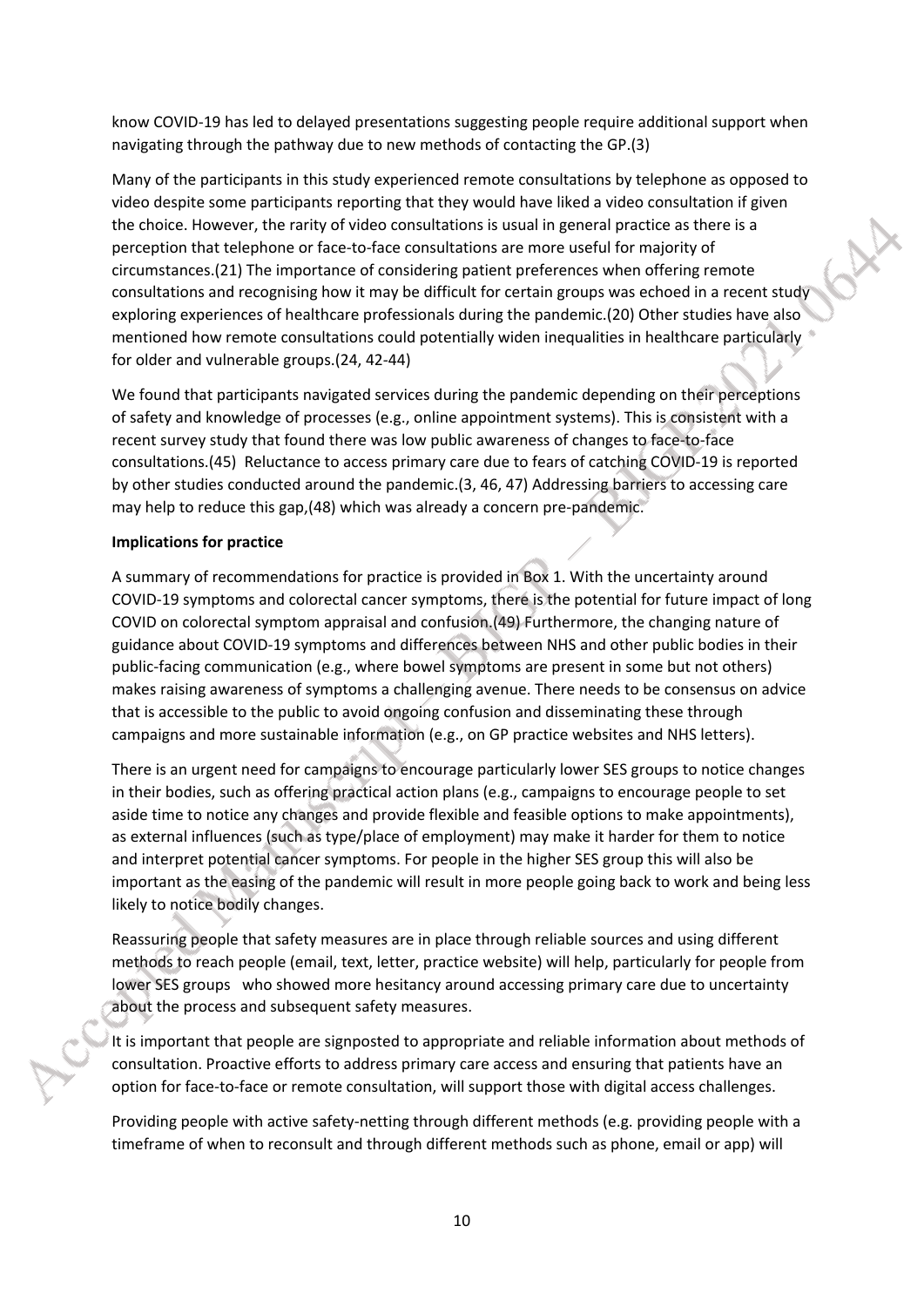help going forwards, especially given the backlog in cancer referrals(17) and the added uncertainty due to the pandemic.

Further research is needed to look at how inequalities may be generated across the care pathway, gathering perceptions from healthcare professionals on the main changes to the cancer pathway and their impact on inequalities, and link changes in care with data similar to epidemiological studies conducted during COVID(1, 8) to see whether the gap is sustained. For example, concerns have been raised that the introduction of quantitative faecal immunochemical test (qFIT) to stratify risk and prioritise patients for limited endoscopic services has led to missed cancers,(50) despite showing promise pre-pandemic.(51)

In conclusion, this study provides important insights into barriers accessing primary care during the pandemic and highlights the disparities between higher and lower SES groups including appraisal of symptoms, perceptions around safety and availability of services during the pandemic, use of remote consultations and safety-netting. Recommendations are provided on how we can reduce these inequalities and potentially decrease barriers which may lead to delayed cancer diagnosis. These findings may also be applicable to help-seeking for other symptoms, not just those related to colorectal cancer.

*[Box 1 here]*

#### **Acknowledgements**

We would like to acknowledge the significant contribution of our patient representative, Bronwyn Bartlett, who sadly died during the course of the study. We would also like to thank the participants for their willingness to share their experiences and perspectives during the pandemic.

**Conflict of interest**

None declared.

#### **Funding**

Accepted.

This study has been funded by the Health Foundation: 2202174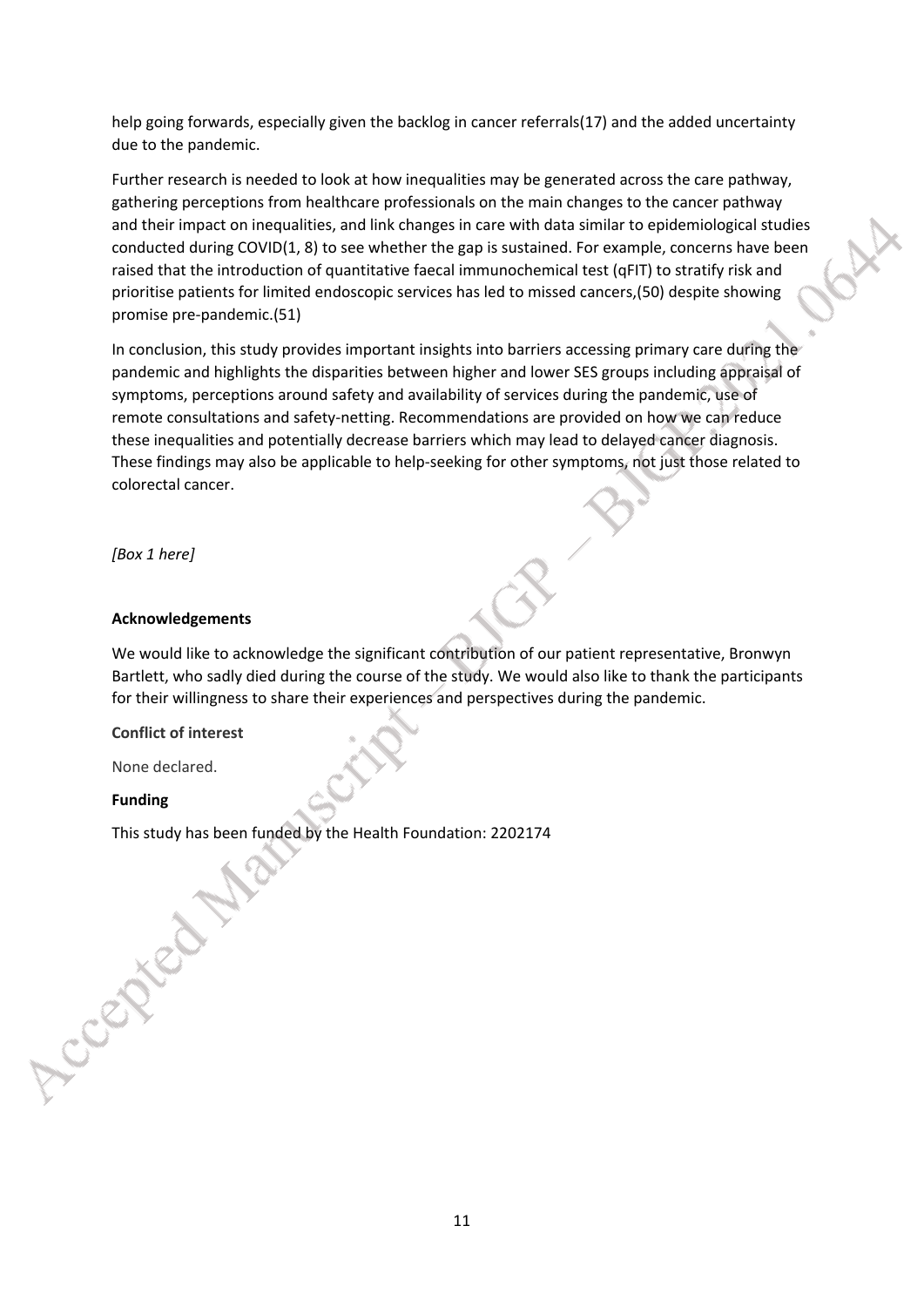References:

1. Maringe C, Spicer J, Morris M, et al. The impact of the COVID-19 pandemic on cancer deaths due to delays in diagnosis in England, UK: a national, population-based, modelling study. Lancet Oncol. 2020;21(8):1023-34.

2. Gheorghe A, Maringe C, Spice J, et al. Economic impact of avoidable cancer deaths caused by diagnostic delay during the COVID-19 pandemic: A national population-based modelling study in England, UK. Eur J Cancer. 2021.

3. Jones D, Neal RD, Duffy SRG, et al. Impact of the COVID-19 pandemic on the symptomatic diagnosis of cancer: the view from primary care. Lancet Oncol. 2020;21(6):748-50.

4. Macmillan. The Forgotten 'C'? The impact of Covid-19 on cancer care. 2020.

5. Arnold M, Rutherford MJ, Bardot A, et al. Progress in cancer survival, mortality, and incidence in seven high-income countries 1995–2014 (ICBP SURVMARK-2): a populationbased study. Lancet Oncol. 2019;20(11):1493-505.

6. Araghi M, Arnold M, Rutherford MJ, et al. Colon and rectal cancer survival in seven highincome countries 2010–2014: variation by age and stage at diagnosis (the ICBP SURVMARK-2 project). Gut. 2021;70(1):114.

7. Office for National Statistics. Cancer survival by stage at diagnosis for England (experimental statistics): Adults diagnosed 2012, 2013 and 2014 and followed up to 2015 2016 [Available from: [https://www.ons.gov.uk/peoplepopulationandcommunity/healthandsocialcare/conditionsanddiseas](https://www.ons.gov.uk/peoplepopulationandcommunity/healthandsocialcare/conditionsanddiseases/bulletins/cancersurvivalbystageatdiagnosisforenglandexperimentalstatistics/adultsdiagnosed20122013and2014andfollowedupto2015) [es/bulletins/cancersurvivalbystageatdiagnosisforenglandexperimentalstatistics/adultsdiagnosed201](https://www.ons.gov.uk/peoplepopulationandcommunity/healthandsocialcare/conditionsanddiseases/bulletins/cancersurvivalbystageatdiagnosisforenglandexperimentalstatistics/adultsdiagnosed20122013and2014andfollowedupto2015) [22013and2014andfollowedupto2015](https://www.ons.gov.uk/peoplepopulationandcommunity/healthandsocialcare/conditionsanddiseases/bulletins/cancersurvivalbystageatdiagnosisforenglandexperimentalstatistics/adultsdiagnosed20122013and2014andfollowedupto2015) 2016;Last Accessed November 1, 2021.

8. Balzora S, Issaka RB, Anyane-Yeboa A, et al. Impact of COVID-19 on colorectal cancer disparities and the way forward. Gastrointestinal Endoscopy. 2020;92(4):946-50.

9. Musselwhite LW, May FP, Salem ME, Mitchell EP. Colorectal Cancer: In the Pursuit of Health Equity. Am Soc Clin Oncol Educ Book. 2021(41):108-17.

10. Askari A, Nachiappan S, Currie A, et al. The relationship between ethnicity, social deprivation and late presentation of colorectal cancer. Cancer Epidemiol. 2017;47:88-93.

11. Lejeune C, Sassi F, Ellis L, et al. Socio-economic disparities in access to treatment and their impact on colorectal cancer survival. Int J Epidemiol. 2010;39(3):710-7.

12. Hayes L, Adams J, McCallum I, et al. Age-related and socioeconomic inequalities in timeliness of referral and start of treatment in colorectal cancer: a population-based analysis. J Epidemiol Community Health. 2021;75(1):1.

13. Fowler H, Belot A, Njagi EN, et al. Persistent inequalities in 90-day colon cancer mortality: an English cohort study. Br J Cancer. 2017;117(9):1396-404.

14. McPhail S, Johnson S, Greenberg D, et al. Stage at diagnosis and early mortality from cancer in England. Br J Cancer. 2015;112(1):S108-S15.

15. Petrova D, Pollán M, Rodriguez-Barranco M, et al. Anticipated help-seeking for cancer symptoms before and after the coronavirus pandemic: results from the Onco-barometer population survey in Spain. Br J Cancer. 2021;124(12):2017-25.

16. Quinn-Scoggins H, Cannings-John R, Moriarty Y, et al. The Impact of COVID-19 on Cancer Symptom Experience and Help-Seeking Behaviour in the United Kingdom: A Cross-Sectional Population Survey. revisions submitted to BMJ Open. 2021.

17. Morris EJA, Goldacre R, Spata E, et al. Impact of the COVID-19 pandemic on the detection and management of colorectal cancer in England: a population-based study. Lancet Gastroenterol Hepatol. 2021;6(3):199-208.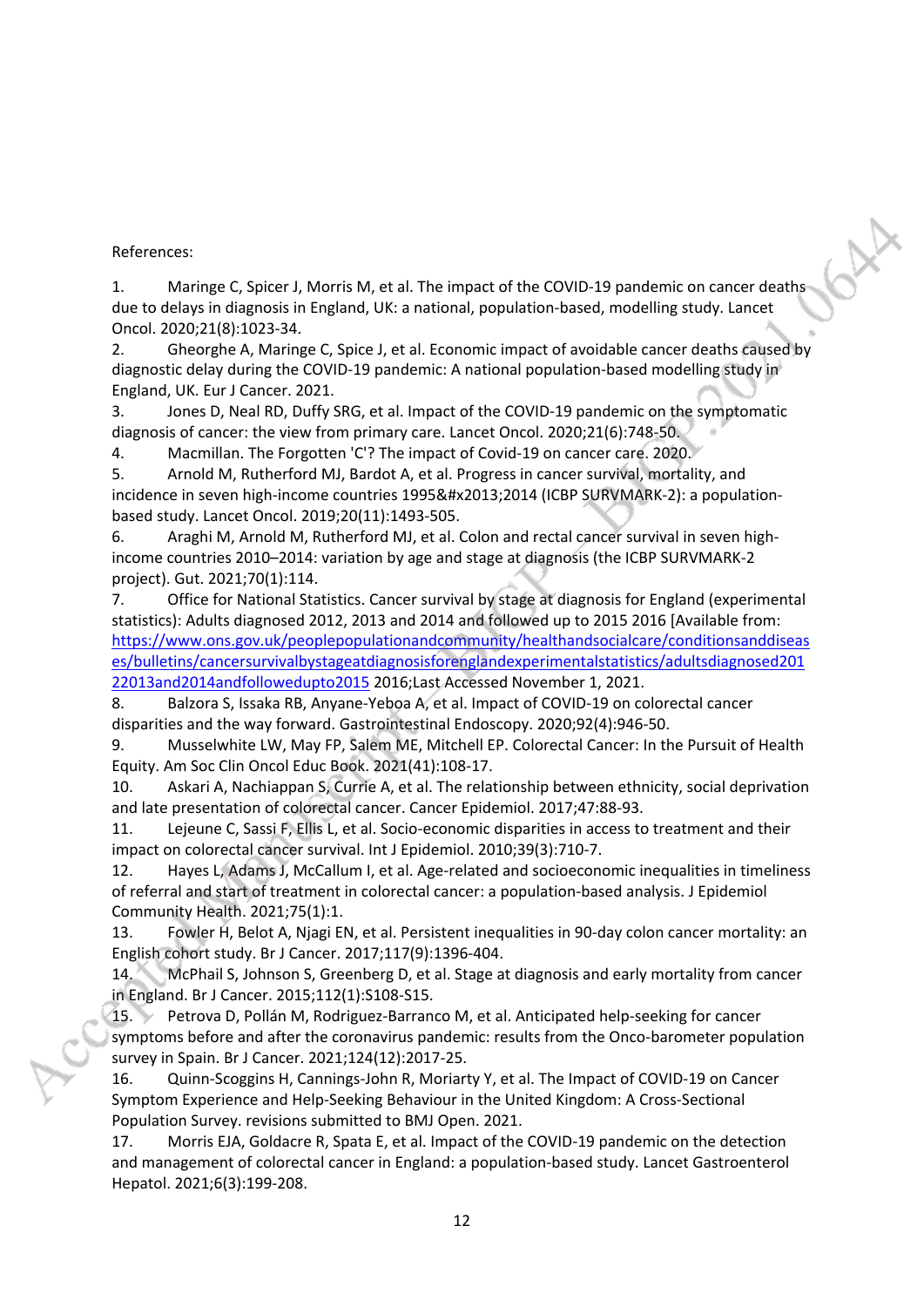18. Boyle JM, Kuryba A, Blake HA, et al. The impact of the first peak of the COVID-19 pandemic on colorectal cancer services in England and Wales: A national survey. Colorectal Dis. 2021;23(7):1733-44.

19. Public Health Scotland. Cancer Staging Data using 2018-2020 DCE Data – the impact of COVID-19. 2021.

20. Wanat M, Hoste M, Gobat N, et al. Transformation of primary care during the COVID-19 pandemic: experiences of healthcare professionals in eight European countries. Br J Gen Pract. 2021:BJGP.2020.1112.

672

21. Murphy M, Scott LJ, Salisbury C, et al. Implementation of remote consulting in UK primary care following the COVID-19 pandemic: a mixed-methods longitudinal study. Br J Gen Pract. 2021;71(704):e166-e77.

22. Mroz G, Papoutsi C, Rushforth A, Greenhalgh T. Changing media depictions of remote consulting in COVID-19: analysis of UK newspapers. Br J Gen Pract. 2021;71(702):e1-e9.

23. Archer S, Calanzani N, Honey S, et al. Impact of the COVID-19 pandemic on cancer assessment in primary care: a qualitative study of GP views. BJGP Open. 2021:BJGPO.2021.0056. 24. Mehmi A, Winters D, Newman T, Green J. Remote clinics: a panacea during the pandemic or

a promoter of health inequality? Br J Hosp Med. 2020;81(10):1-3.

25. Dixon-Woods M, Cavers D, Agarwal S, et al. Conducting a critical interpretive synthesis of the literature on access to healthcare by vulnerable groups. BMC Med Res Methodol. 2006;6(1):35. 26. Cancer Research UK. Bowel Cancer Awareness Measure (CAM) 2011 [June 30, 2021]. Available from:

[https://www.cancerresearchuk.org/sites/default/files/health\\_professional\\_bowel\\_cam\\_toolkit\\_vers](https://www.cancerresearchuk.org/sites/default/files/health_professional_bowel_cam_toolkit_version_2.1_09.02.11.pdf) [ion\\_2.1\\_09.02.11.pdf](https://www.cancerresearchuk.org/sites/default/files/health_professional_bowel_cam_toolkit_version_2.1_09.02.11.pdf) 2011;Last Accessed June 30 2021.

27. Bowel Cancer UK. Symptoms of bowel cancer 2019 [June 30, 2021]. Available from: <https://www.bowelcanceruk.org.uk/about-bowel-cancer/symptoms/> 2019;Last Accessed June 30, 2021.

28. Marcu A, Black G, Vedsted P, et al. Educational differences in responses to breast cancer symptoms: A qualitative comparative study. Br J Health Psychol. 2017;22(1):26-41.

29. NHS. Main symptoms of coronavirus (COVID-19) 2021 [Available from:

<https://www.nhs.uk/conditions/coronavirus-covid-19/symptoms/main-symptoms/#symptoms> 2021;Last Accessed October 01, 2021.

30. Birt L, Scott S, Cavers D, et al. Member Checking: A Tool to Enhance Trustworthiness or Merely a Nod to Validation? Qual Health Res. 2016;26(13):1802-11.

31. Cancer Research UK. Bowel cancer incidence statistics 2021 [Januray 26, 2022]. Available from: [https://www.cancerresearchuk.org/health-professional/cancer-statistics/statistics-by-cancer](https://www.cancerresearchuk.org/health-professional/cancer-statistics/statistics-by-cancer-type/bowel-cancer/incidence#heading-One)[type/bowel-cancer/incidence#heading-One](https://www.cancerresearchuk.org/health-professional/cancer-statistics/statistics-by-cancer-type/bowel-cancer/incidence#heading-One) 2021;Last Accessed Januray 26, 2022.

32. Vuik FER, Nieuwenburg SAV, Bardou M, et al. Increasing incidence of colorectal cancer in young adults in Europe over the last 25 years. Gut. 2019;68(10):1820.

33. Winstanley K, Renzi C, Smith CF, et al. The impact of body vigilance on help-seeking for cancer 'alarm' symptoms: a community-based survey. BMC Public Health. 2016;16(1):1172. 34. Robb K, Stubbings S, Ramirez A, et al. Public awareness of cancer in Britain: a populationbased survey of adults. Nature Precedings. 2009.

35. Whitaker KL, Winstanley K, Macleod U, et al. Low cancer suspicion following experience of a cancer 'warning sign'. Eur J Cancer. 2015;51(16):2473-9.

36. Davies H, Marcu A, Vedsted P, Whitaker KL. Is lower symptom recognition associated with socioeconomic inequalities in help-seeking for potential breast cancer symptoms? Psychooncology. 2018;27(2):626-32.

37. Hvidberg L, Pedersen AF, Wulff CN, Vedsted P. Cancer awareness and socio-economic position: results from a population-based study in Denmark. BMC Cancer. 2014;14(1):581.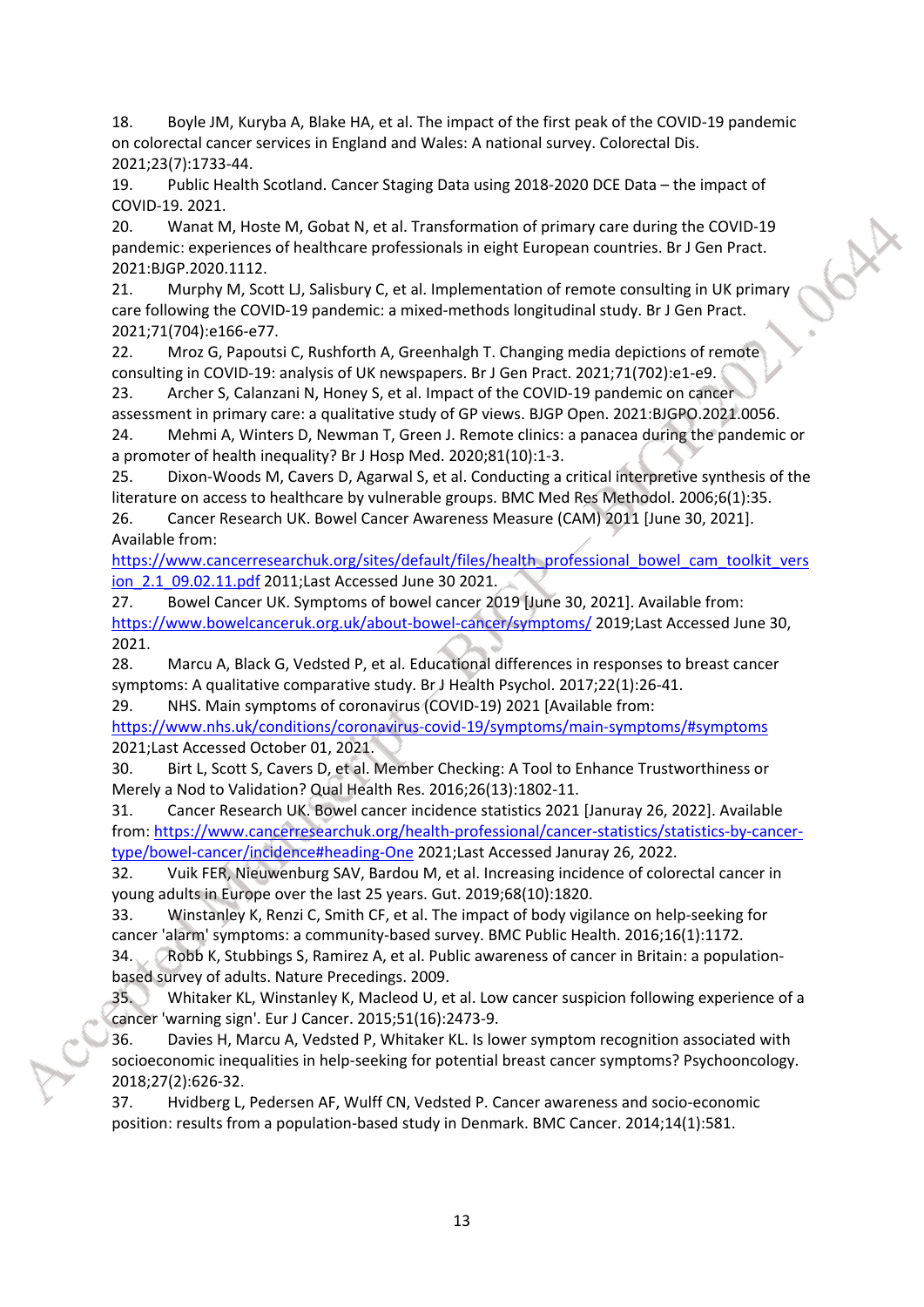38. Macleod U, Mitchell ED, Burgess C, et al. Risk factors for delayed presentation and referral of symptomatic cancer: evidence for common cancers. Br J Cancer. 2009;101 Suppl 2(Suppl 2):S92 s101.

39. Forbes LJL, Warburton F, Richards MA, Ramirez AJ. Risk factors for delay in symptomatic presentation: a survey of cancer patients. Br J Cancer. 2014;111(3):581-8.

40. Wyke S, Hunt K, Walker J, Wilson P. Frequent attendance, socioeconomic status and burden of ill health. Eur J Gen Pract. 2003;9(2):48-55.

41. Greenhalgh S, Finucane LM, Mercer C, Selfe J. Safety netting; best practice in the face of uncertainty. Musculoskelet Sci Pract. 2020;48:102179.

42. Gray DM, II, Joseph JJ, Olayiwola JN. Strategies for Digital Care of Vulnerable Patients in a COVID-19 World—Keeping in Touch. JAMA Health Forum. 2020;1(6):e200734-e.

43. Neves AL, Lawrence-Jones A, Naar L, et al. Multidisciplinary teams must work together to codevelop inclusive digital primary care for older people. Br J Gen Pract. 2020;70(701):582.

44. Velasquez D, A M. Ensuring The Growth Of Telehealth During COVID-19 Does Not Exacerbate Disparities In Care. Health Affairs Blog. 2020.

45. Duncan L, Cheng K. Public perception of NHS general practice during the first six months of the COVID-19 pandemic in England [version 1; peer review: 1 approved]. F1000Research. 2021;10(279).

46. Helsper CW, Campbell C, Emery J, et al. Cancer has not gone away: A primary care perspective to support a balanced approach for timely cancer diagnosis during COVID-19. Eur J Cancer Care (Engl). 2020;29(5):e13290.

47. van Weert H. After the first wave: What effects did the COVID-19 measures have on regular care and how can general practitioners respond to this? Eur J Gen Pract. 2020;26(1):126-8.

48. Chang JE, Lai AY, Gupta A, et al. Rapid Transition to Telehealth and the Digital Divide: Implications for Primary Care Access and Equity in a Post-COVID Era. Milbank Q. 2021;99(2):340-68. 49. Maxwell E. Unpacking post-covid symptoms. BMJ. 2021;373:n1173.

50. Maeda Y, Gray E, Figueroa JD, et al. Risk of missing colorectal cancer with a COVID-adapted diagnostic pathway using quantitative faecal immunochemical testing. BJS Open. 2021;5(4).

51. Souza N, Georgiou Delisle T, Chen M, ét al. Faecal immunochemical test is superior to symptoms in predicting pathology in patients with suspected colorectal cancer symptoms refer on a 2WW pathway: a diagnostic accuracy symptoms in predicting pathology in patients with suspected colorectal cancer symptoms referred on a 2WW pathway: a diagnostic accuracy study. Gut. 2021;70(6):1130.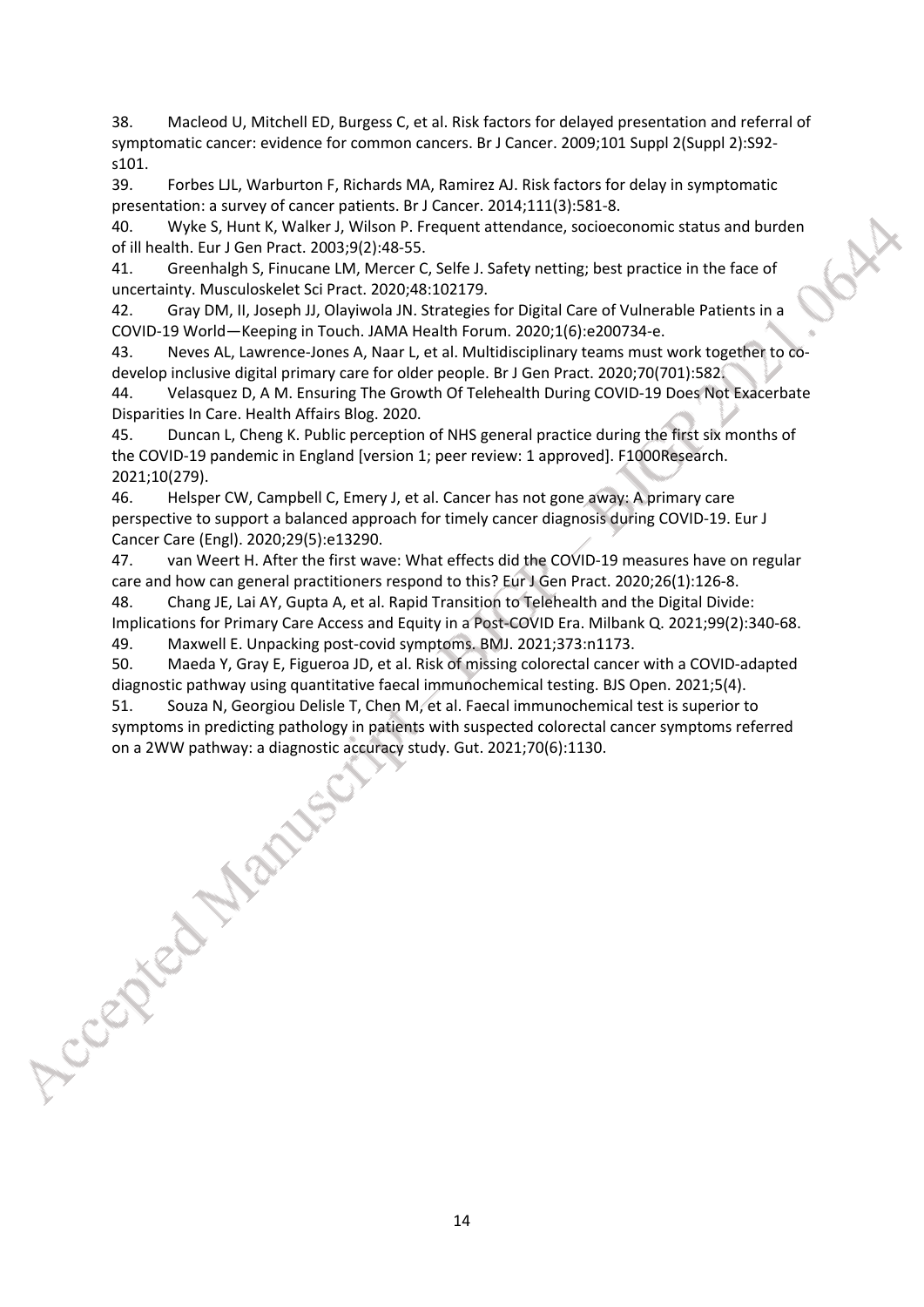*Table 1 Summary of differences in responses to possible colorectal cancer symptoms during COVID-19 according to the Candidacy framework (25)*

| Theme (in bold) and subtheme                                                                   | <b>Lower SES</b>                                                               | <b>Higher SES</b>                                                                                         |
|------------------------------------------------------------------------------------------------|--------------------------------------------------------------------------------|-----------------------------------------------------------------------------------------------------------|
| How people decided to seek medical help through appraisal of symptoms                          |                                                                                |                                                                                                           |
| Distinguishing between colorectal<br>and COVID-19 symptoms                                     | <b>Uncertainty attributing</b><br>colorectal symptoms to<br>COVID-19           | Were certain differentiating<br>NHS cited COVID-19<br>symptoms with colorectal<br>symptoms                |
| Relationship between body<br>vigilance and lifestyle modifications                             | Less body vigilant                                                             | Heightened body vigilance<br>and ability to connect<br>symptoms to underlying<br>problems                 |
| How people navigated services                                                                  |                                                                                |                                                                                                           |
| Accessing healthcare in the face of<br>a pandemic                                              | Less assertive/ confident in<br>accessing primary care<br>compared with others | Described reasons why they<br>were eligible to access<br>primary care                                     |
| Understanding the process and<br>perceptions of safety measures<br>when accessing primary care | Uncertainty about process<br>and hesitation attending<br>primary care          | Realistic expectations of<br>accessing primary care and<br>less safety concerns<br>attending primary care |
| Impact of COVID-19 on how patients interacted with healthcare professionals                    |                                                                                |                                                                                                           |
| Views about utility of remote<br>technology                                                    | Reservations about using<br>remote technology                                  | Positive attitudes towards<br>adoption of remote<br>technology                                            |
| Knowing how and when to seek<br>further help                                                   | Reported less active care<br>planning and safety-netting                       | Reported knowing about<br>care planning and safety-<br>netting strategies used                            |